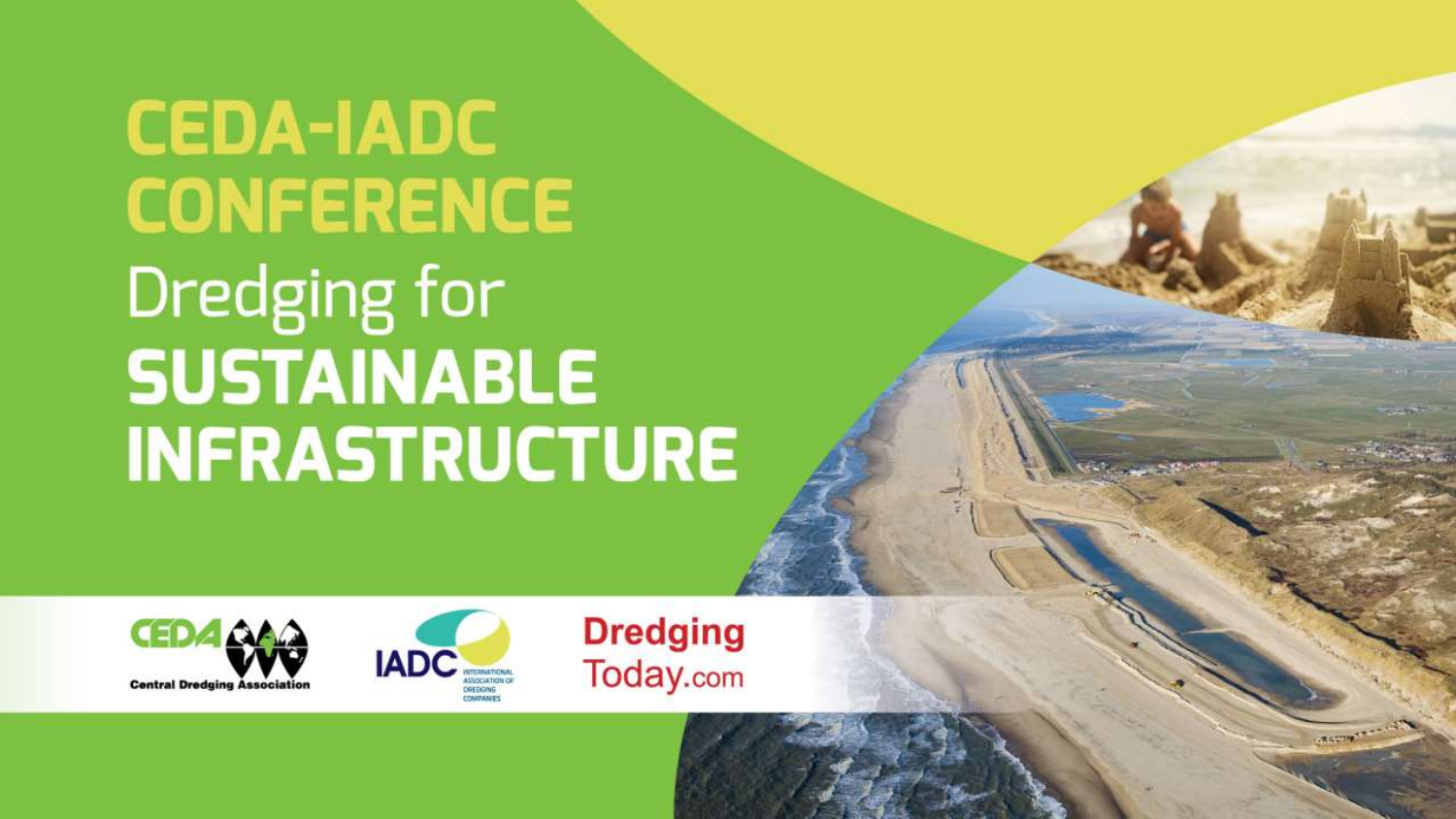### **Workshop 3: Adaptive Management**

### Dr Mark Lee,

#### Dredging Group Manager, Wallingford, UK

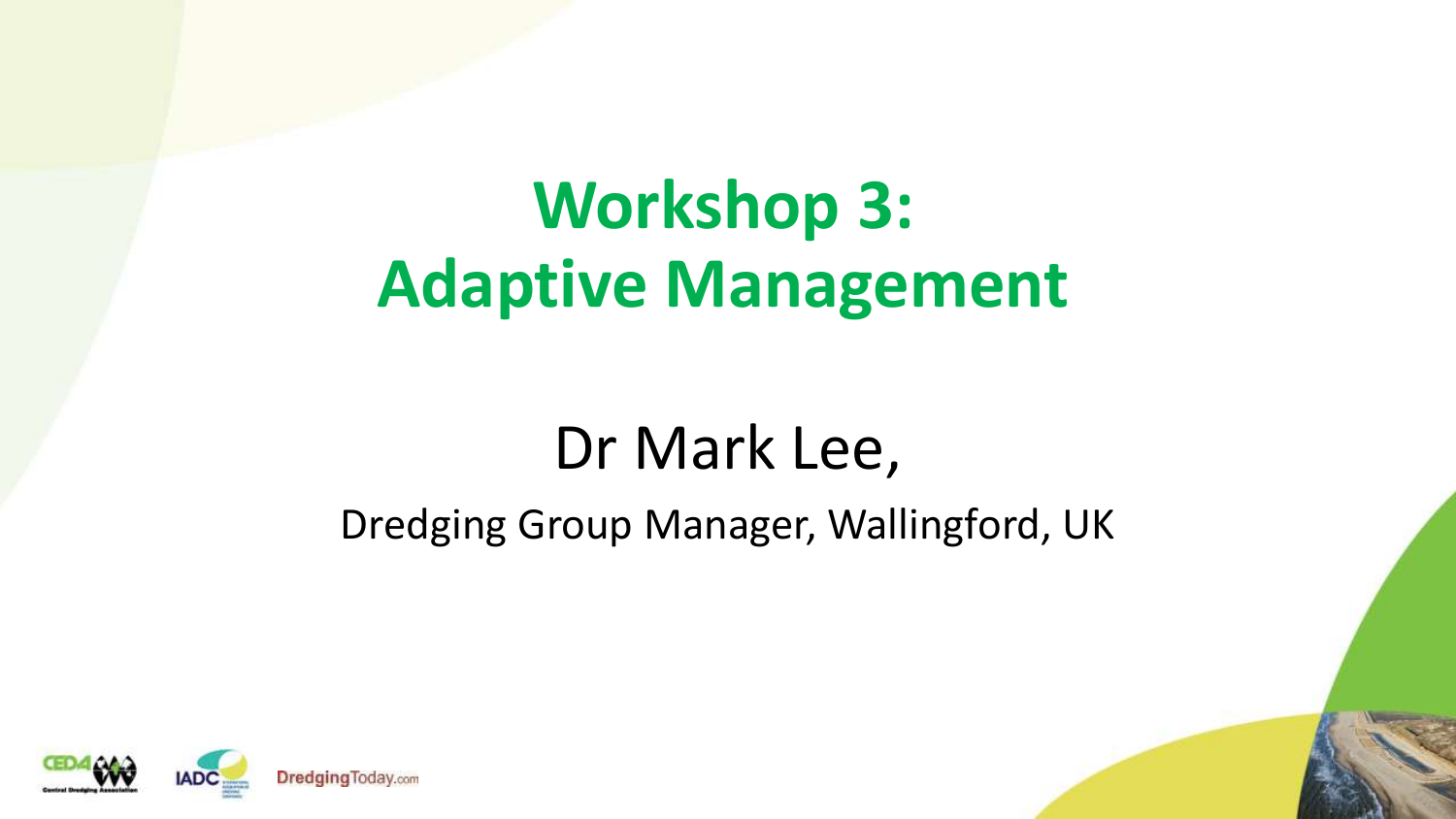# **APPLYING ADAPTIVE MANAGEMENT**

Mark Lee, HR Wallingford Ltd



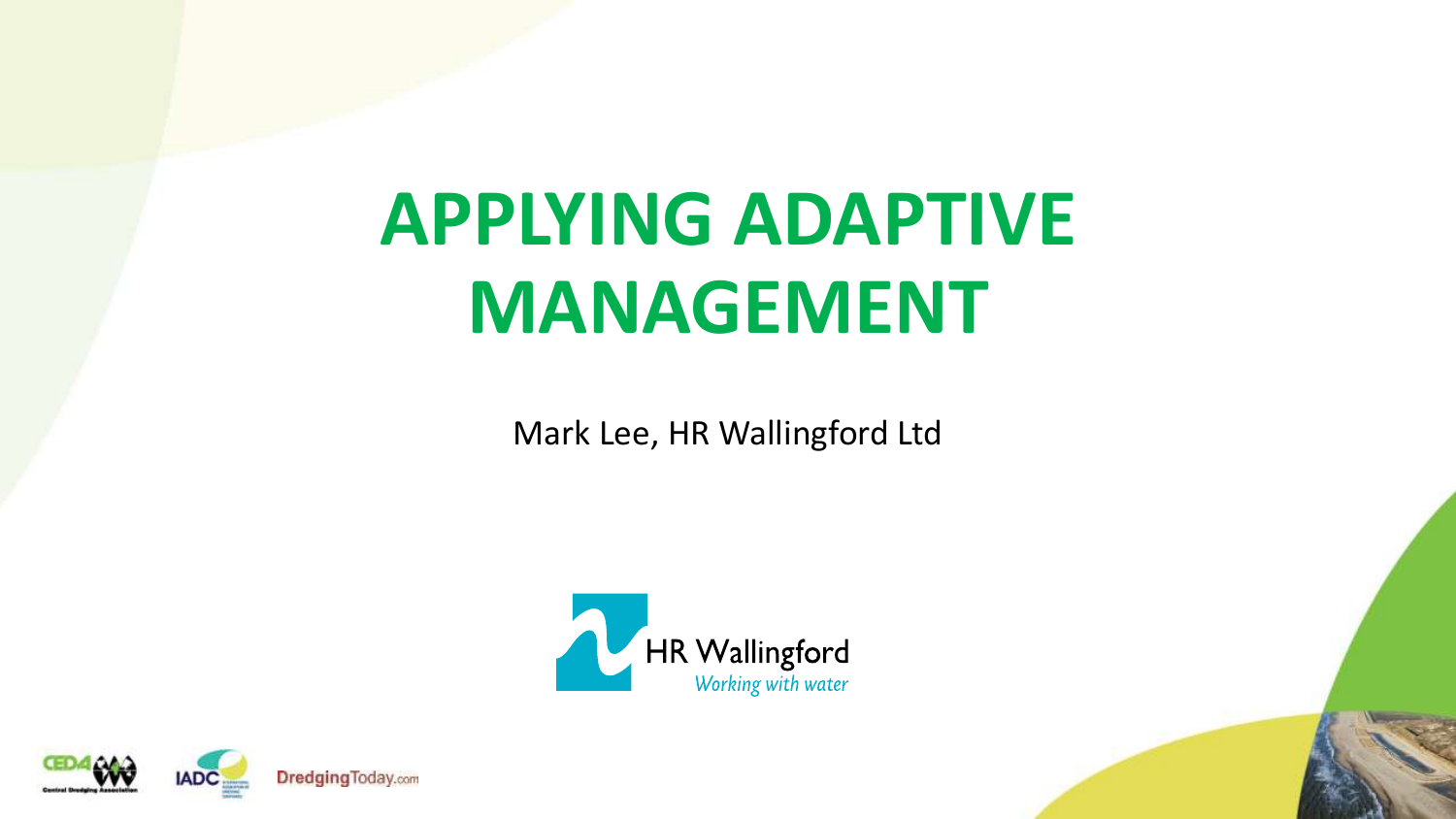### **Adaptive……..management……...**

#### **What do the words mean?**

• Managing in a way that changes or flexes in response to new conditions or information



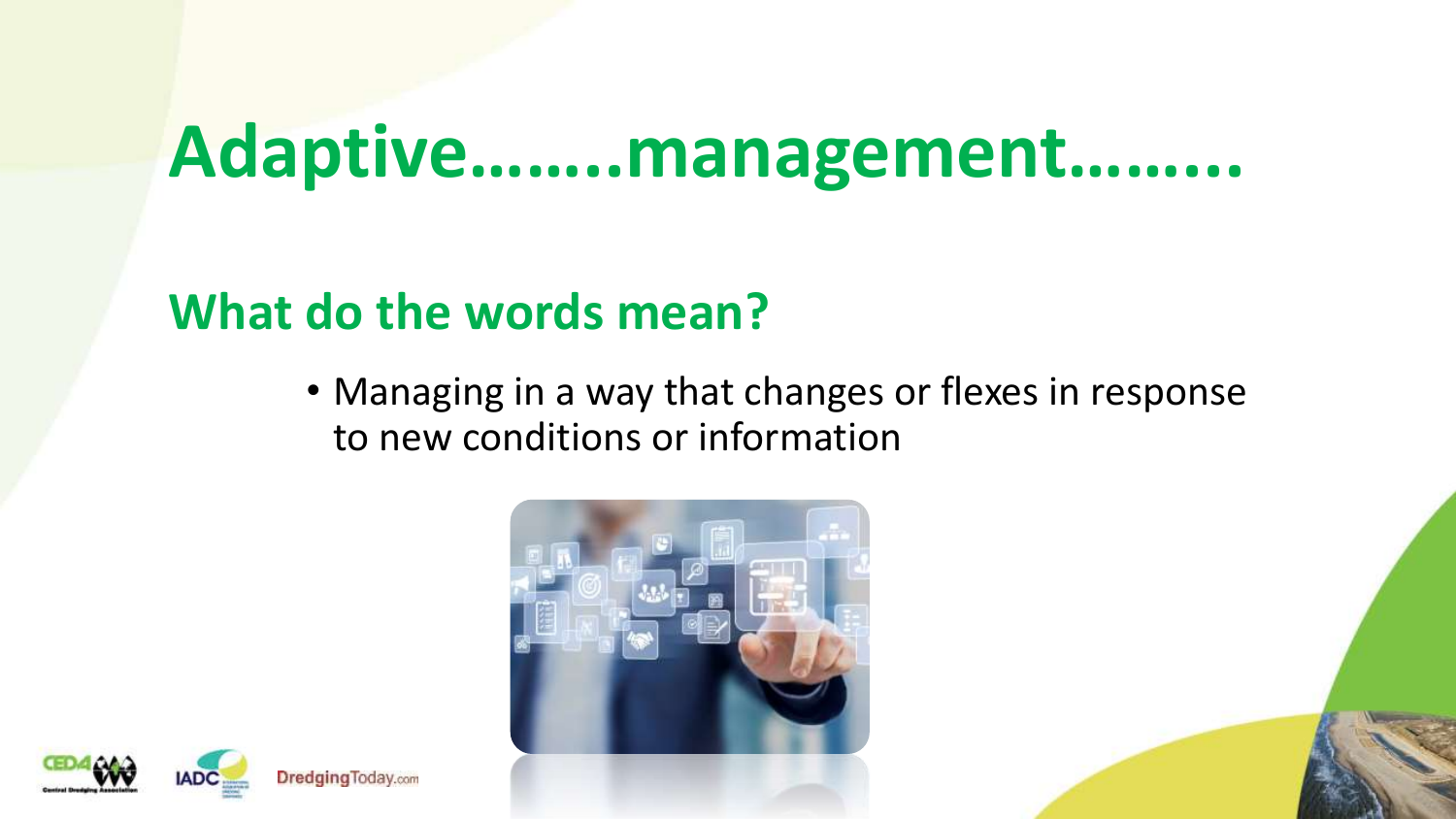## **Why might adaptation, change, flexing be needed?**

#### **UNCERTAINTY**



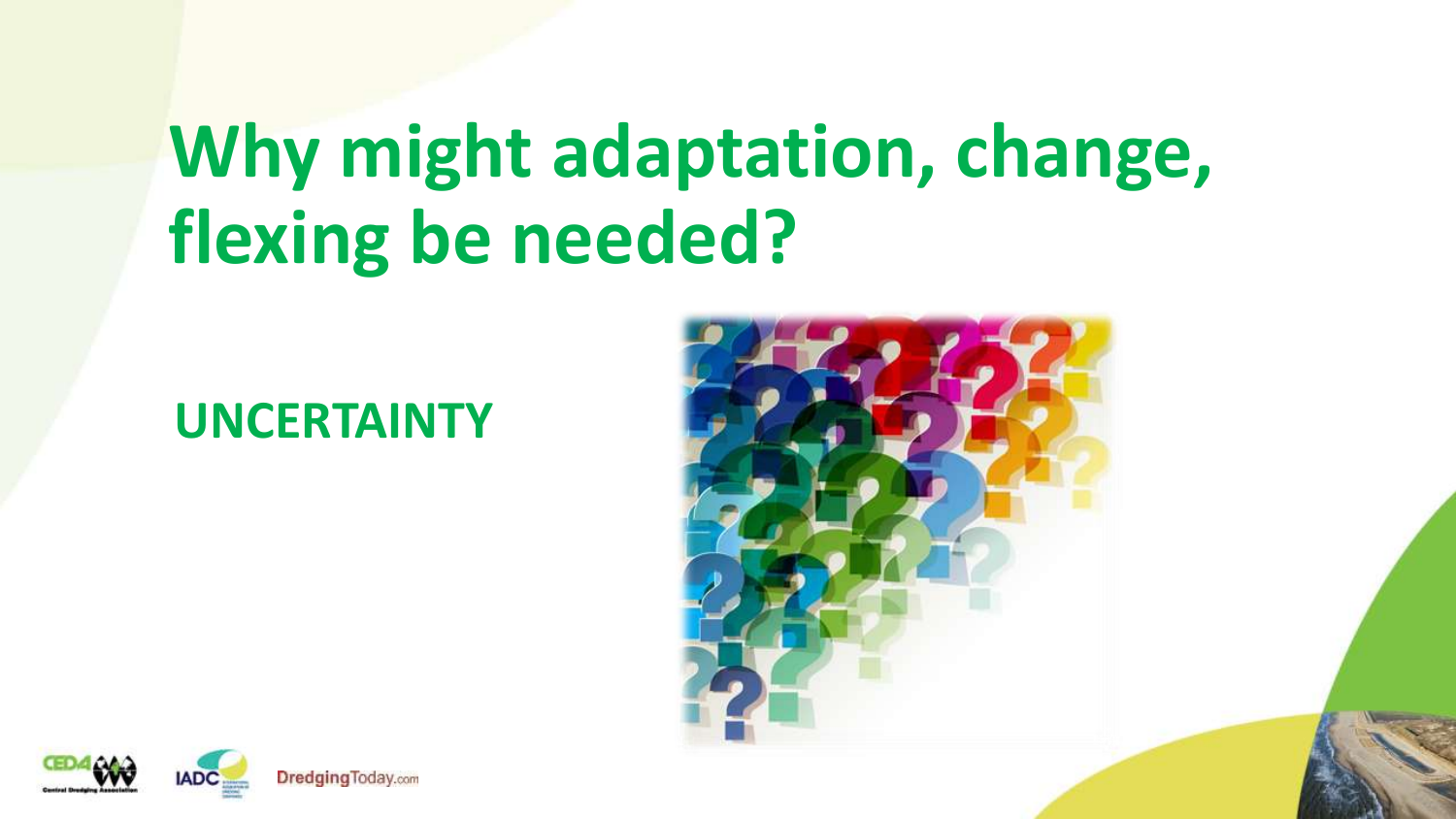# **Gaia hypothesis**

Thinks of the Earth as a complex, self regulating, self perpetuating, living system

If a dredging project was thought of as a complex system, trying to self perpetuate, then adaptive management would be the mechanism by which it would stay alive!

Constant monitoring, evaluating and adapting to the situation





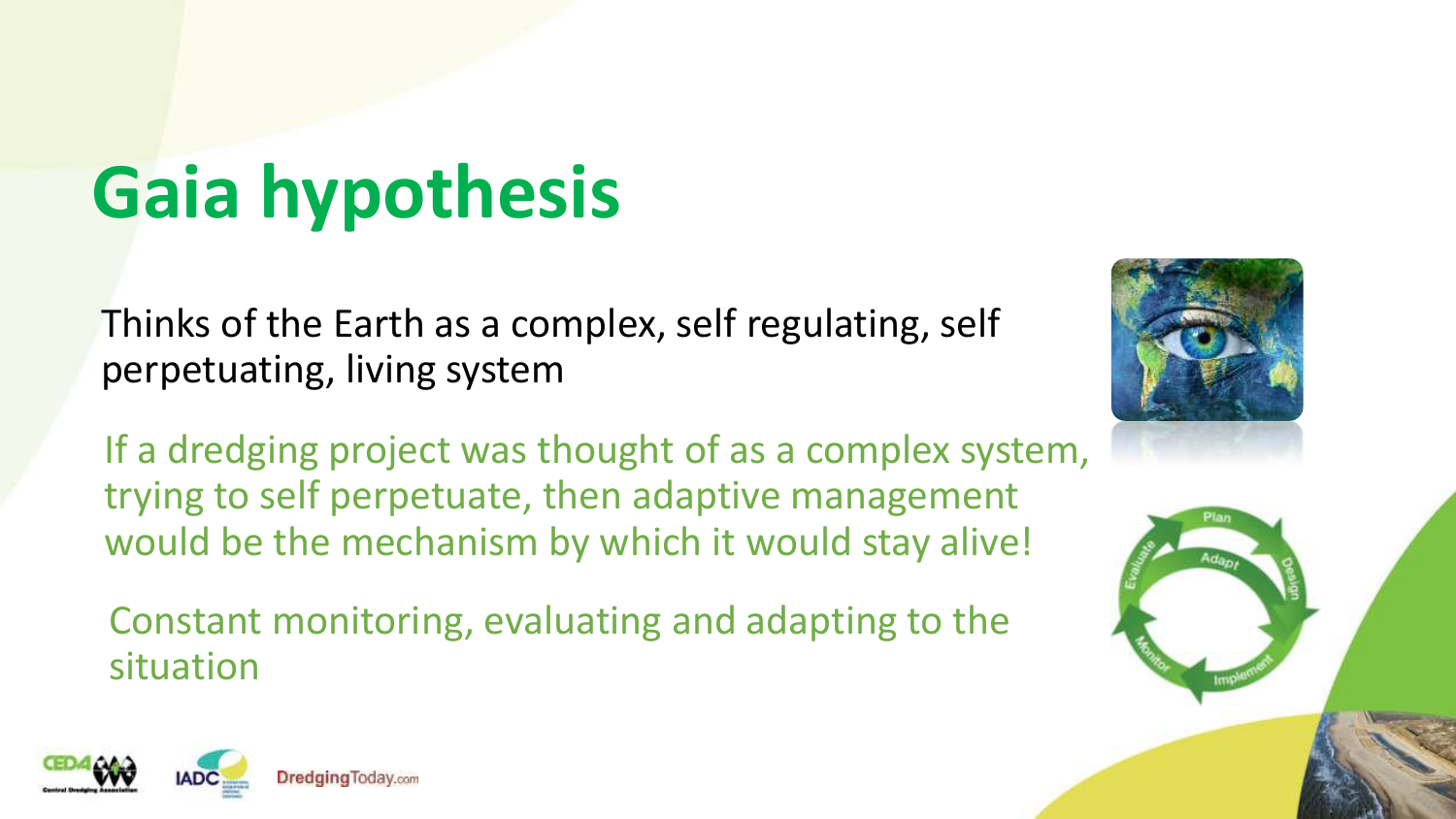# **Adaptive management helps to make dredging projects strong**

It's well known that flexible structures cope better with stresses and strains than rigid, brittle designs



Without adaptive management, when conditions change projects risk pausing or stopping

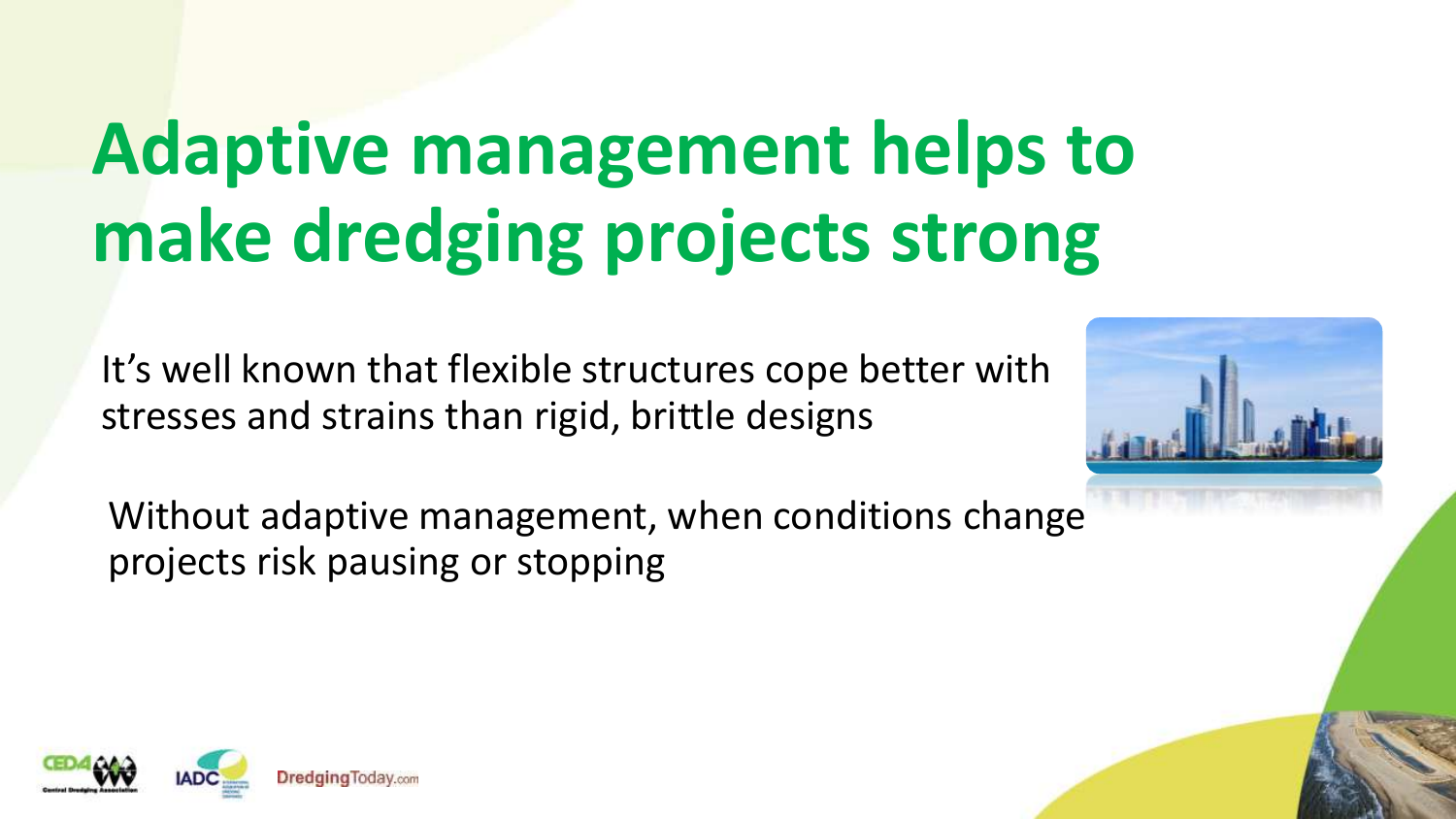## **Adaptive management**

- Is a formal process with specifically agreed steps to deal with uncertainty
- Can best applied by producing an Adaptive Management Plan which documents what has been agreed and will be done



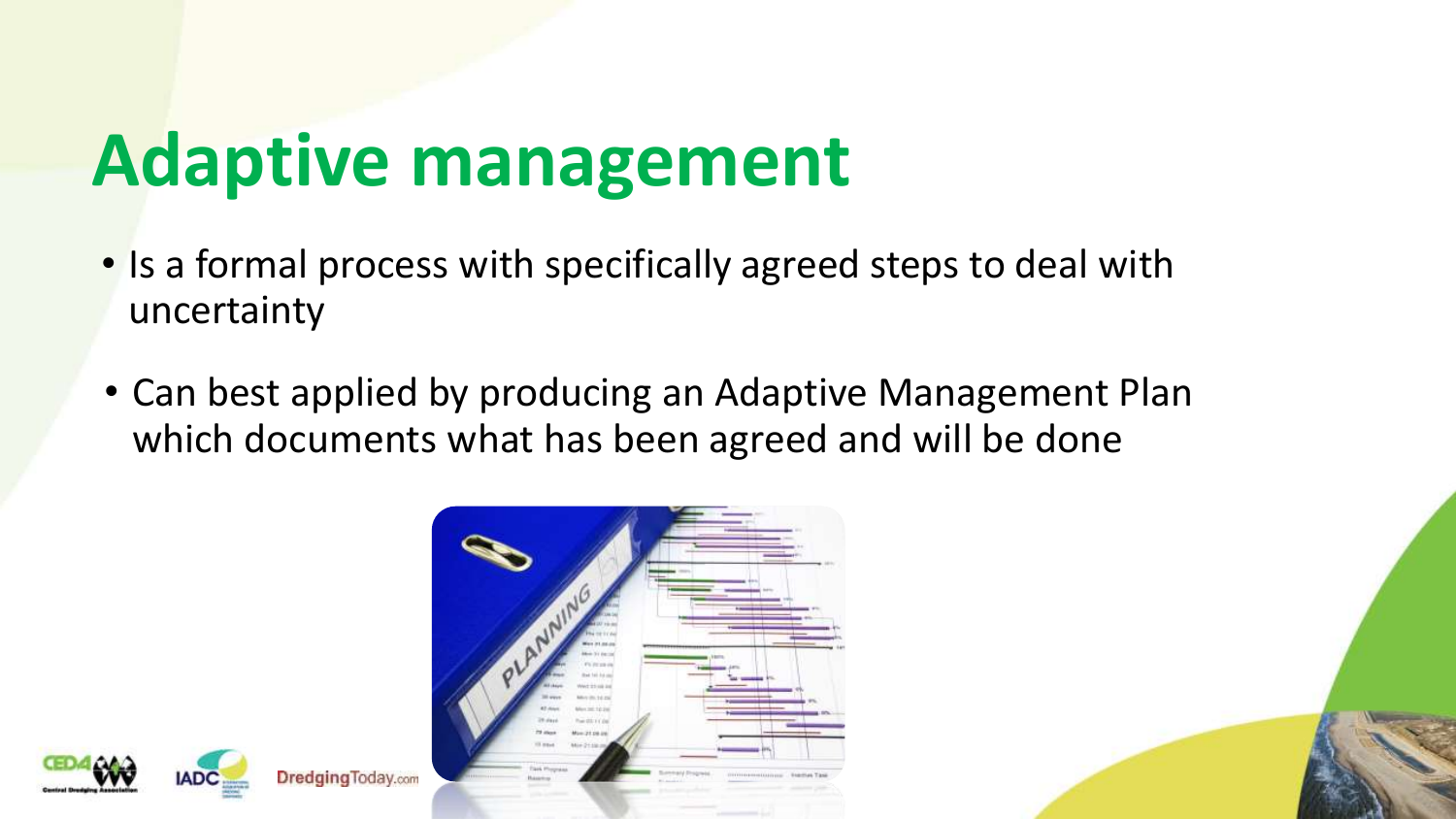## **Benefits**

- Careful monitoring & effective protection of receptors (particularly when tiered approach, Caution, Stop)
- Blanket application of the Precautionary Principle doesn't occur – more efficient project
- Projects with uncertainties still have the potential to proceed



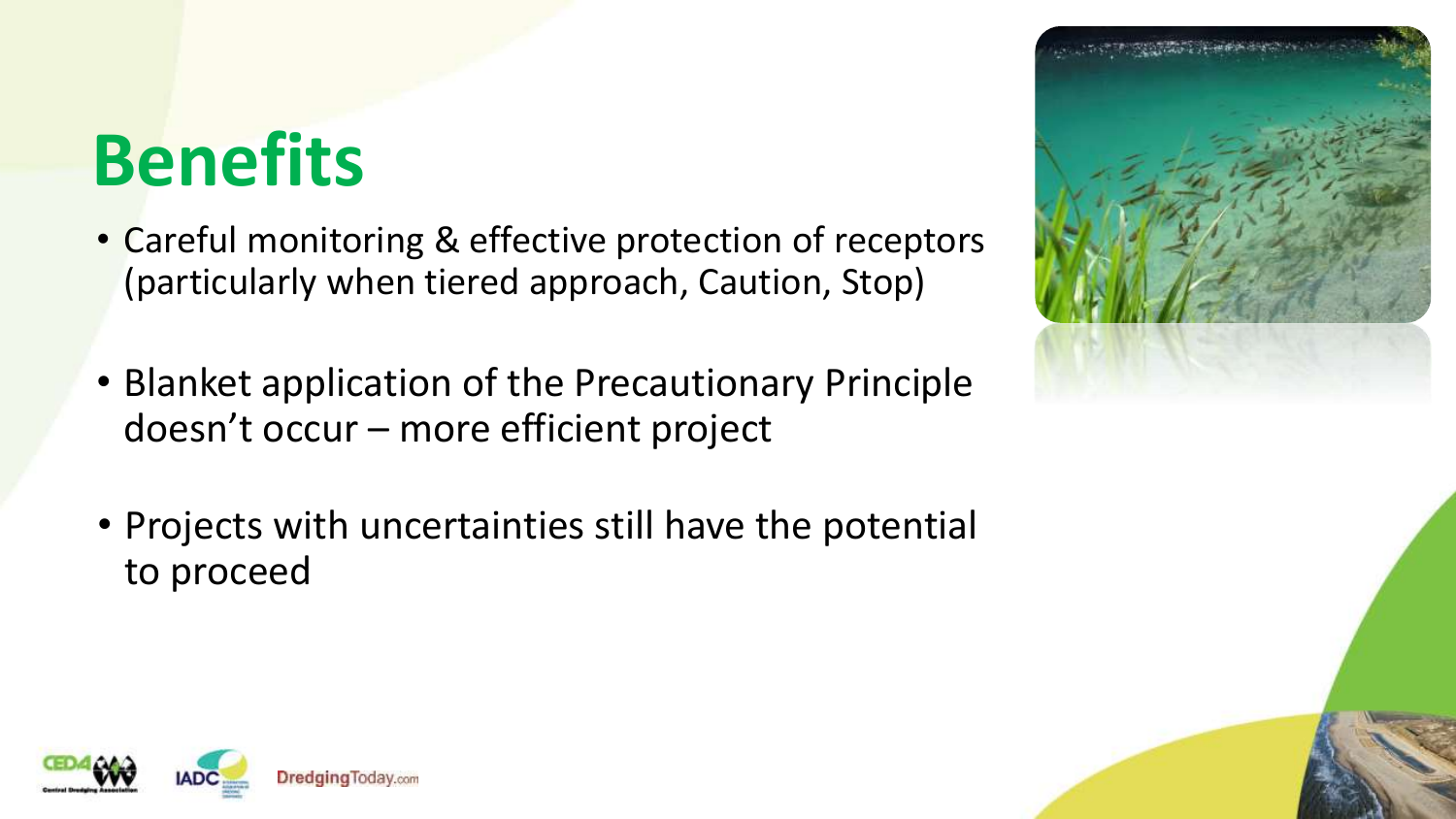# **Challenges**

- Costs, schedules and contracts all need to include flexibility
- May not be compatible with prevailing regulatory framework
- Stakeholder perception